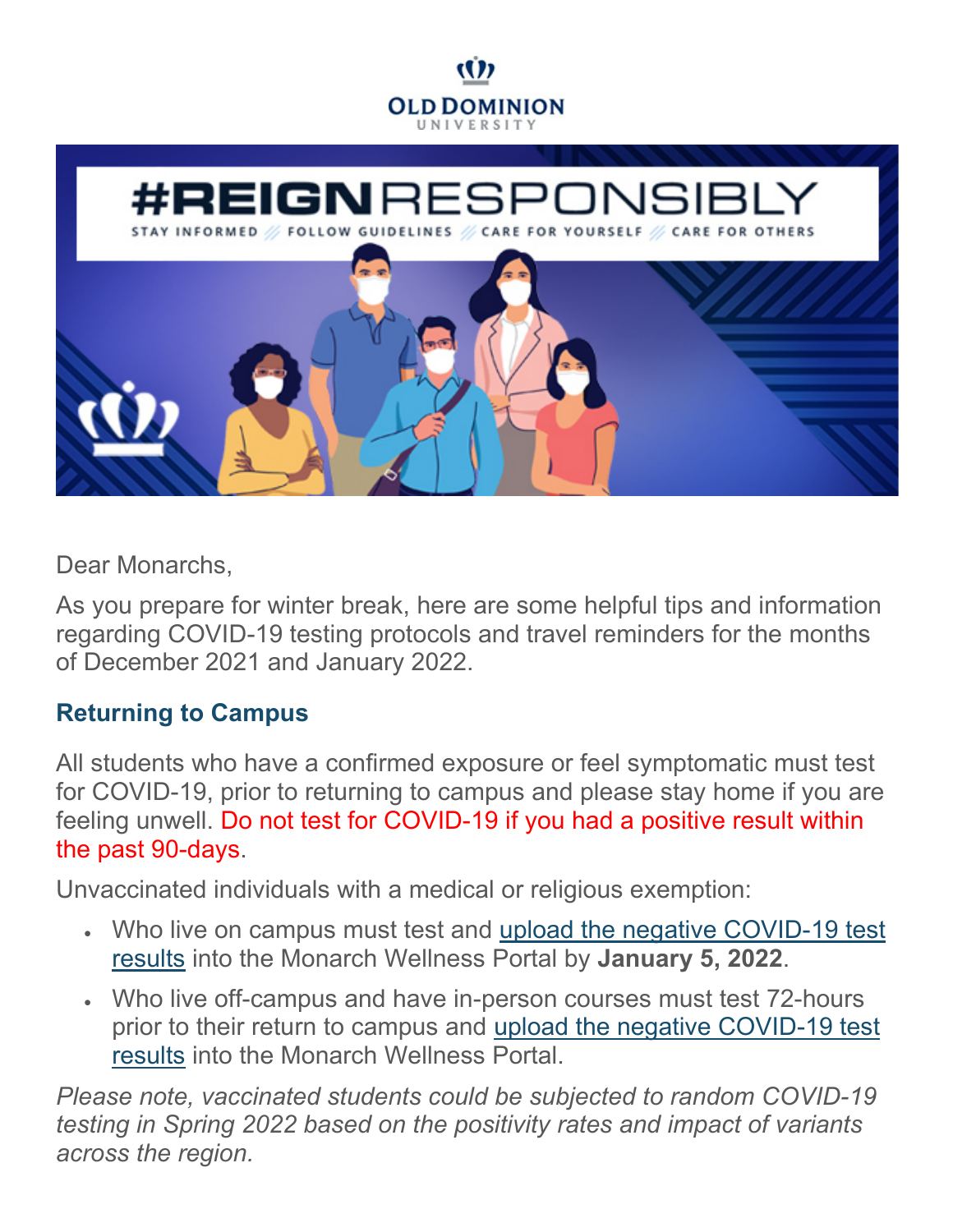### **COVID-19 Testing in December & Janauary**

The Jim Jarrett Annex testing facility is **closed** for testing and vaccinations from Saturday, December 18, 2021 through Sunday, January 2, 2022.

The Jim Jarrett Annex testing facility will remain open from December 8-17, 2021 for **free** testing and vaccinations on campus:

- Monday, Wednesday, and Friday from 7 a.m. to 1 p.m.
- Tuesdays and Thursday from 7 a.m. to 1 p.m. **and** 2 p.m. to 5 p.m.

On Monday, January 3, 2022, the testing facility will resume operations with the above mentioned hours.

### **Testing Options during Winter Break for Students**

- Unvaccinated students, students with symptoms, and students who will remain on campus from December 23, 2021, through January 2, 2022 will have the option to pick-up a *free* COVID-19 home testing kit at the Powhatan Apartments front desk or the Village Apartments front desk. Students must show a valid student ID and limit one kit per person, while supplies last.
- Students may also test at the local pharmacy, urgent care, or with their primary care provider, should they have exposure, develop symptoms, or need to test for the weekly requirement.

# **Reporting Exposure & Positive Diagnosis**

During winter break, please continue to monitor your health and if you develop symptoms or have close contact exposure, please visit the [closest](https://www.vdh.virginia.gov/coronavirus/protect-yourself/covid-19-testing/covid-19-testing-sites/)  [testing facility to get tested for COVID-19](https://www.vdh.virginia.gov/coronavirus/protect-yourself/covid-19-testing/covid-19-testing-sites/) prior to returning to campus.

**It is important to report your exposure or positive results to the University even if it happens during winter break.** Please visit the [Monarch Wellness Portal](https://odu.medicatconnect.com/home.aspx) and click on the "Forms" menu tab at the top and complete the 'COVID-19 Daily Check-In – Student' to file a report.

*If you are unvaccinated and need to file a report, your 'COVID-19 Daily Check-In – Student' form will be available below your status circle under the "COVID-19" menu tab.*

# **Student Health Services**